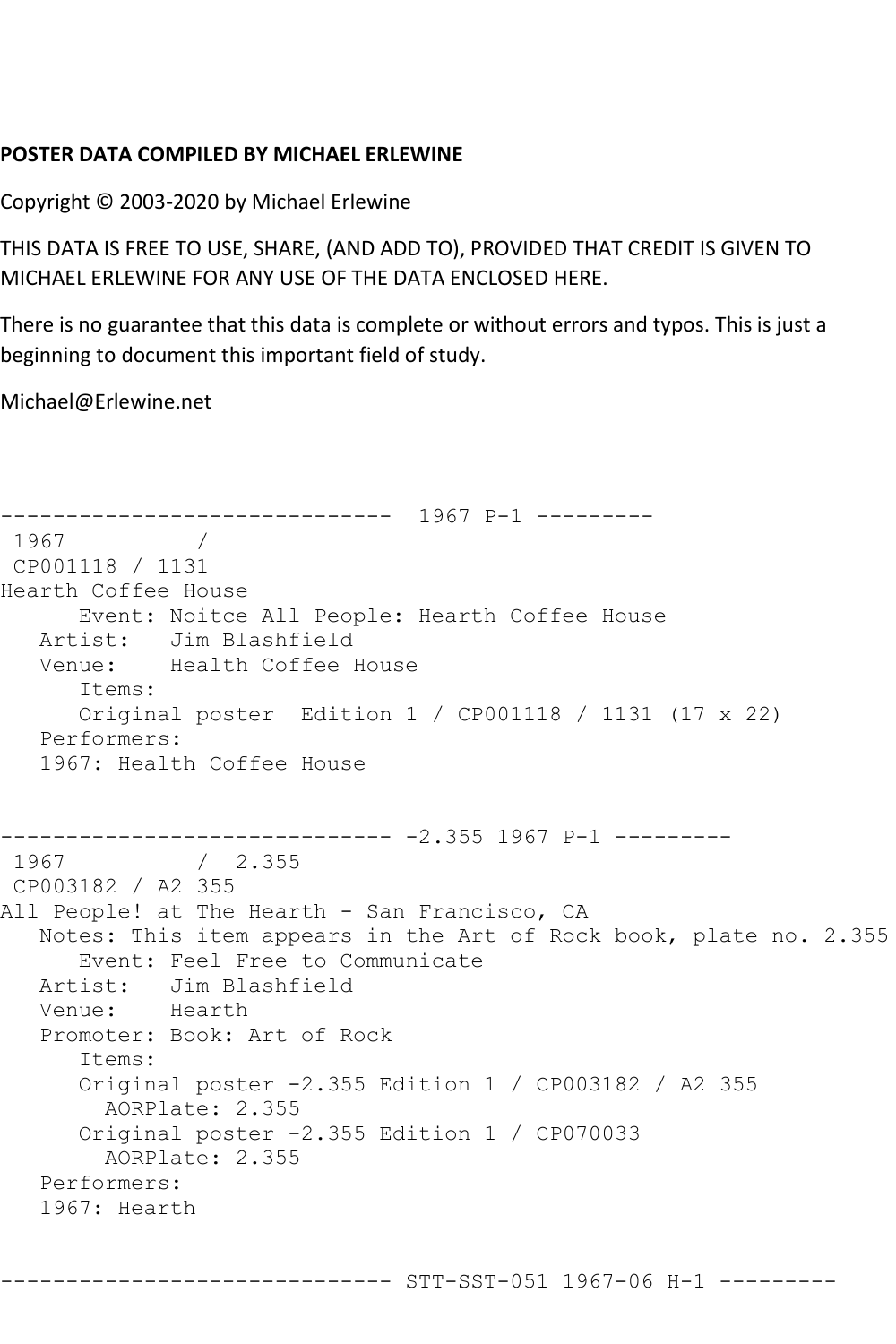```
1967-06 / STT SST-051
CP043285
School for the Performing Arts at Straight Theater - San Francisco,
CA
   Artist: Jim Blashfield
   Venue: Straight Theater
      Items:
      Handbill STT-SST-051 Edition 1 / CP043285
   Performers:
   1967-06: Straight Theater
------------------------------ FIL-BG-078 1967-08-15 P-1 ---------
1967-08-15 / FIL BG-078
CP007178 / CP02428
Chuck Berry, Charles Lloyd at Fillmore Auditorium - SF - San 
Francisco, CA
   Private Notes: BG-CD(A) BG-OP-1
   Artist: Jim Blashfield
   Venue: Fillmore Auditorium - SF
   Promoter: Bill Graham Original Series
      Items:
      Original poster FIL-BG-078 Edition 1 / CP007178 / CP02428
         Description: 1 original (14 x 21)
         Price: 100.00
      Postcard FIL-BG-078 Edition 1 / CP007781 / CP03025
         Description: 1 original (4-1/2 x 7)
         Price: 20.00
   Performers:
   1967-08-15 1967-08-21: Fillmore Auditorium - SF
       Chuck Berry / Charles Lloyd / Steve Miller Blues Band
   1967-08-16: Chuck Berry / Charles Lloyd / Steve Miller Blues Band
   1967-08-17: Chuck Berry / Charles Lloyd / Steve Miller Blues Band
   1967-08-18: Young Rascals / Charles Lloyd / Hair
   1967-08-19: Young Rascals / Charles Lloyd / Hair
   1967-08-20: Count Basie / Charles Lloyd
   1967-08-21: Count Basie / Charles Lloyd
------------------------------ FIL-BG-080 1967-08-29 P-1 ---------
1967-08-29 / FIL BG-080
CP007180 / CP02430
Cream, Prime Movers Blues Band (substituting For Electric Flag) at 
Fillmore Auditorium - SF - San Francisco, CA
   Notes: The Prime Movers Blues band substituted for the Electric 
Flag.
This item appears in the Art of Rock book, plate no. 2.060
   Private Notes: BG-CD(A) BG-OP-1 * A-/B+ 300, B-/C 40
```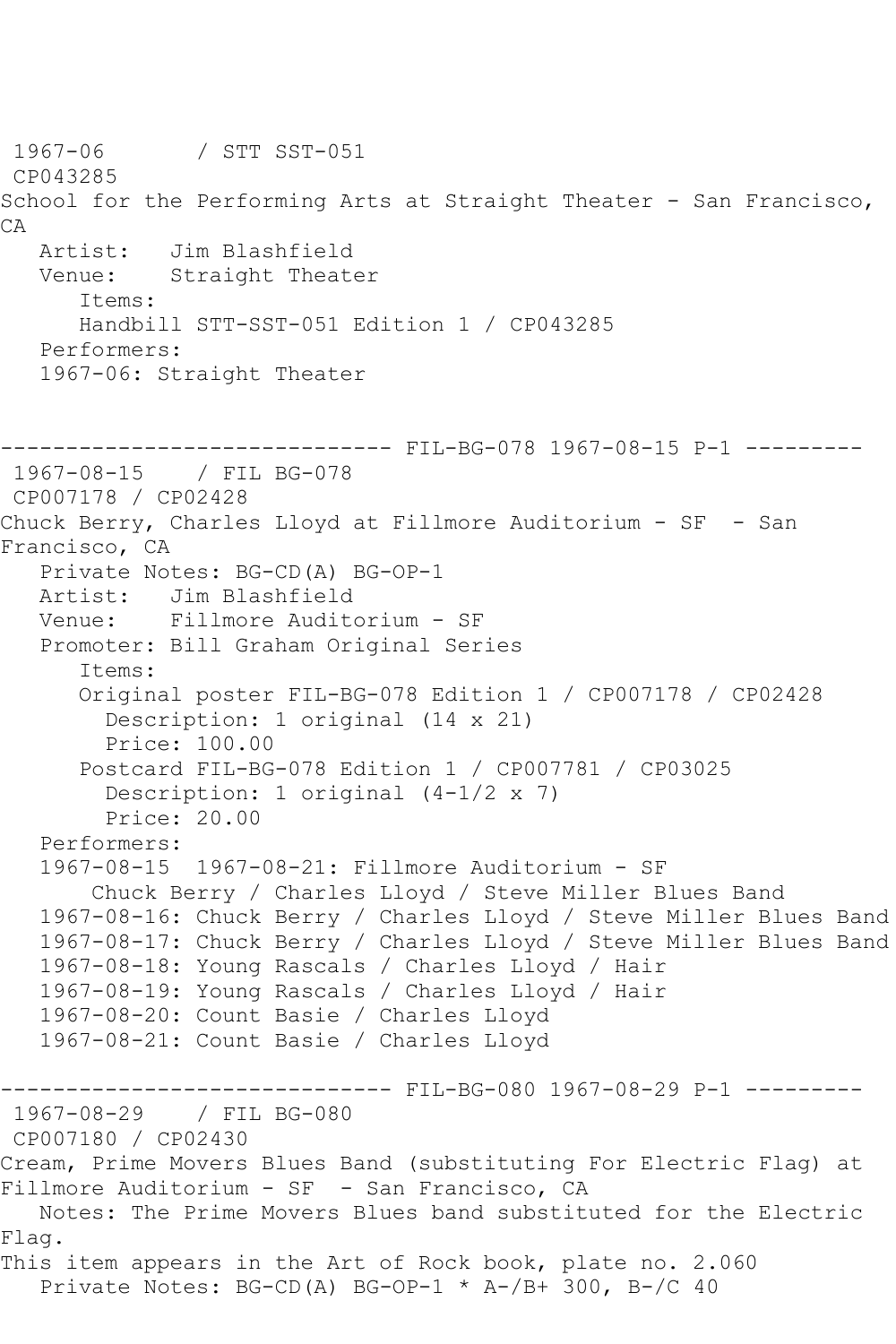```
 Artist: Jim Blashfield
   Venue: Fillmore Auditorium - SF
    Promoter: Bill Graham Original Series
       Items:
       Original poster FIL-BG-080 Edition 1 / CP007180 / CP02430
         Description: 1 original with color variations, 1 reprint (14 
x 21)
         AORPlate: 2.060 
         Price: 350.00
       Original poster FIL-BG-080 Edition 2 / 
         Description: See Eric King's guide for complete details.
         AORPlate: 2.060 
         Price: 150.00
       Original poster FIL-BG-080 Edition 3 / 
         Description: See Eric King's guide for complete details.
         AORPlate: 2.060 
         Price: 125.00
       Postcard FIL-BG-080 Edition 1 / CP007783 / CP03027
         Description: 1 original (4-1/2 x 7)
         AORPlate: 2.060 
         Price: 150.00
    Performers:
    1967-08-29 1967-09-03: Fillmore Auditorium - SF
        Cream / Prime Movers Blues Band (substituting For Electric 
Flag) / Gary Burton / Electric Flag
------------------------------ FIL-BG-082 1967-09-07 P-1 ---------
1967-09-07 / FIL BG-082
CP007182 / CP02432
Byrds, Loading Zone at Fillmore Auditorium - SF - San Francisco, CA
    Private Notes: BG-CD(A) BG-OP-1
  Event: The Opening of the Fall Weekend Series<br>Artist: Jim Blashfield
   Artist: Jim Blashfield<br>Venue: Fillmore Audit
            Fillmore Auditorium - SF
   Promoter: Bill Graham Original Series
       Items:
       Original poster FIL-BG-082 Edition 1 / CP007182 / CP02432
         Description: 1 original (14 x 21)
         Price: 350.00
       Postcard FIL-BG-082 Edition 1 / CP007785 / CP03029
         Description: 1 original, postal variations, double with BG-
83 (4-9/16 x 7)
         Price: 40.00
    Performers:
    1967-09-07 1967-09-09: Fillmore Auditorium - SF
        Byrds / Loading Zone / LDM Spiritual Band
```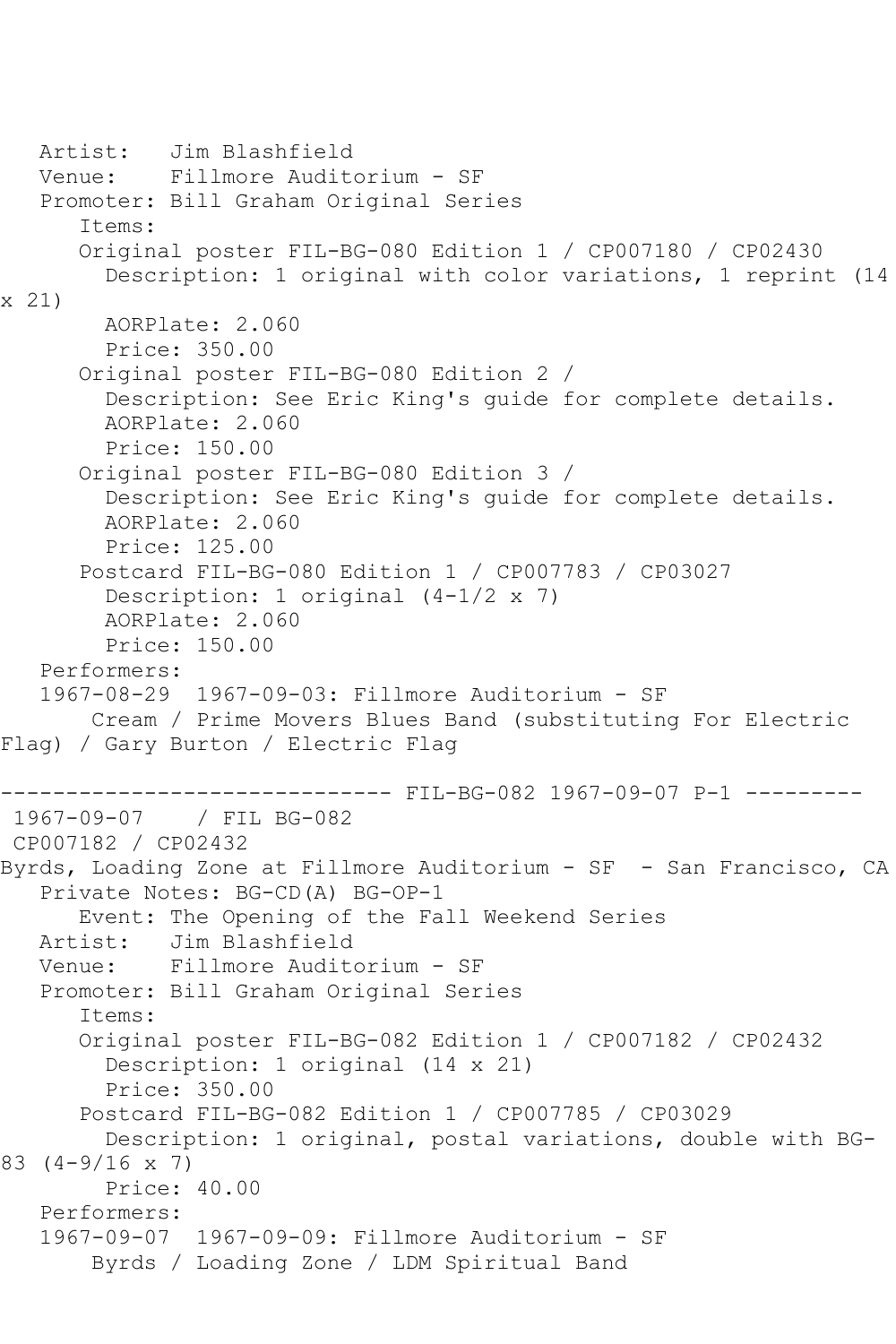------------------------ FIL-BG-083 1967-09-14 P-1 ---------<br>09-14 / FIL BG-083 1967-09-14 CP007183 / CP02433 Electric Flag, Mother Earth at Fillmore Auditorium - SF - San Francisco, CA Private Notes: BG-CD(A) BG-OP-1 Artist: Jim Blashfield Venue: Fillmore Auditorium - SF Promoter: Bill Graham Original Series Items: Original poster FIL-BG-083 Edition 1 / CP007183 / CP02433 Description: 1 original (14 x 21) Price: 100.00 Postcard FIL-BG-083 Edition 1 / CP007786 / CP03030 Description: 1 original, double with BG-82 (4-5/8 x 7) Price: 20.00 Performers: 1967-09-14 1967-09-16: Fillmore Auditorium - SF Electric Flag / Mother Earth / LDM Spiritual Band ------------------------------ HOL-BG-081 1967-09-15 P-1 --------- 1967-09-15 / HOL BG-081 CP007181 / CP02431 Jefferson Airplane, Grateful Dead at Hollywood Bowl - Los Angeles, CA Private Notes: BG-CD(A) BG-OP-1<br>Artist: Jim Blashfield Artist: Jim Blashfield Venue: Hollywood Bowl Promoter: Bill Graham Original Series Items: Original poster HOL-BG-081 Edition 1 / CP007181 / CP02431 Description: 1 original (14 x 21) Price: 300.00 Original poster HOL-BG-081 Edition 2 / Description: See Eric King's guide for complete details. 1250 posters in 2nd printing. Price: 150.00 Postcard HOL-BG-081 Edition 1 / CP007784 / CP03028 Description: 1 original (4-1/2 x 6-13/16) Price: 30.00 HOL-BG-081 / CP002418 / 2403 Performers: 1967-09-15: Hollywood Bowl Jefferson Airplane / Grateful Dead / Big Brother and the Holding Company ------------------------------ FIL-2.089 1967-10-29 P-1 ---------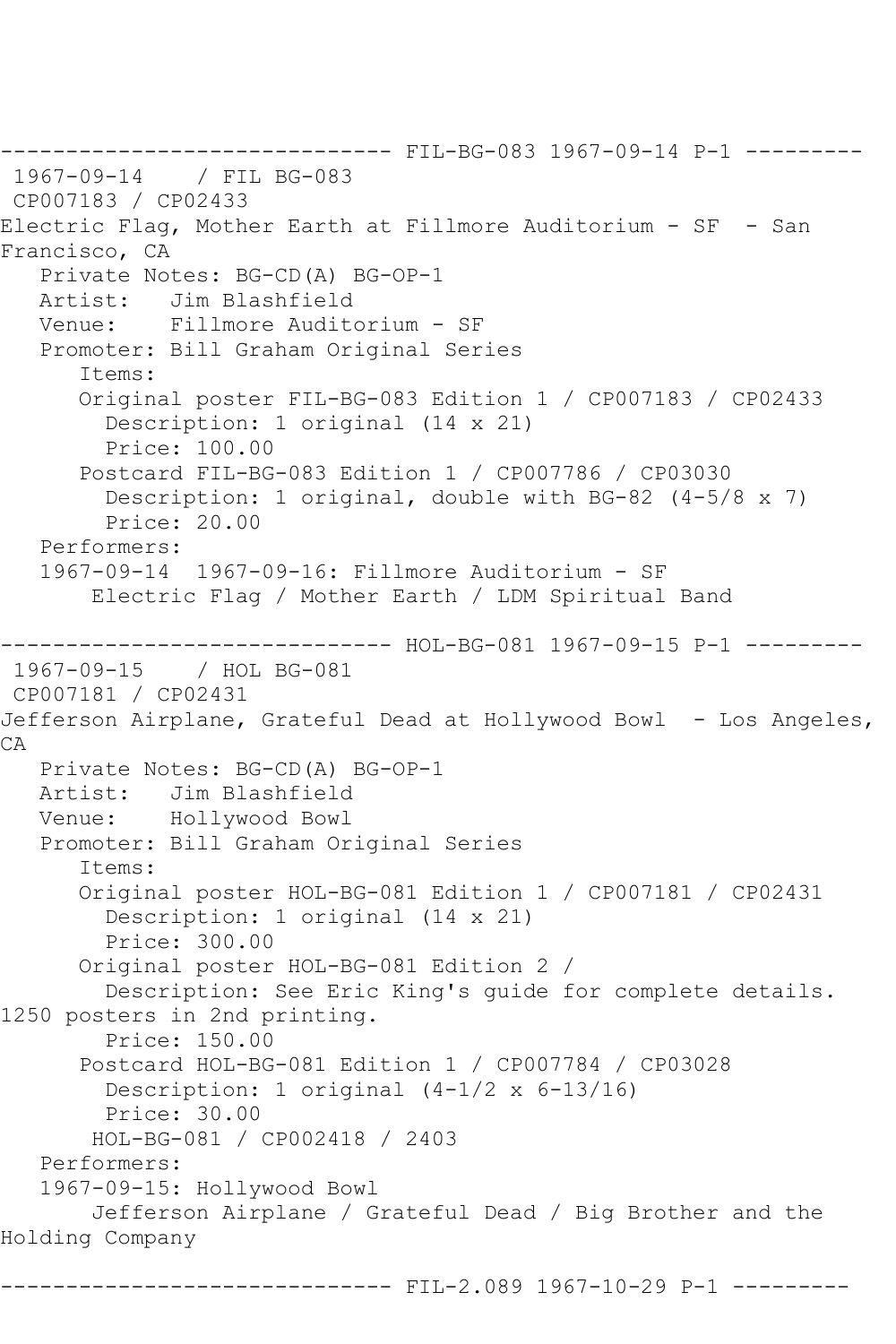1967-10-29 / FIL 2.089 CP007055 / CP02305 Jefferson Airplane, Mother Earth at Fillmore Auditorium - SF - San Francisco, CA Notes: This is a tour de force for Jim Blashfiled, one of his all-time best posters. Hard to find. Great poster This item appears in the Art of Rock book, plate no. 2.089 Private Notes: \* B+/B 250 @ Benefit: Proposition "P" Benefit Artist: Jim Blashfield Venue: Fillmore Auditorium - SF Promoter: Book: Art of Rock Items: Original poster FIL-2.089 Edition 1 / CP007055 / CP02305 (14 x 19-3/4) AORPlate: 2.089 Price: 1000.00 Postcard FIL-2.089 / (5 x 7) AORPlate: 2.089 Price: 45.00 FIL-2.089 / CP002984 / 2940 AORPlate: 2.089 Performers: 1967-10-29: Fillmore Auditorium - SF Jefferson Airplane / Mother Earth / Mad River / Committee ------------------------------ FIL-BG-093 1967-11-16 P-1 --------- 1967-11-16 / FIL BG-093 CP007193 / CP02443 Doors, Procol Harum at Fillmore Auditorium - SF - San Francisco, CA Private Notes: BG-CD(A) BG-OP-1 Artist: Jim Blashfield<br>Venue: Fillmore Audite Fillmore Auditorium - SF Promoter: Bill Graham Original Series Items: Original poster FIL-BG-093 Edition 1 / CP007193 / CP02443 Description: 1 original (14 x 20-1/4) Price: 450.00 Original poster FIL-BG-093 Edition 2 / Description: See Eric King's guide for complete details. 1000 poster reprinted on 1968-12-14. Price: 150.00 Postcard FIL-BG-093 Edition 1 / CP007796 / CP03040 Description: 1 original with variations, postal and others  $(4-9/16 \times 7)$  Price: 40.00 Performers: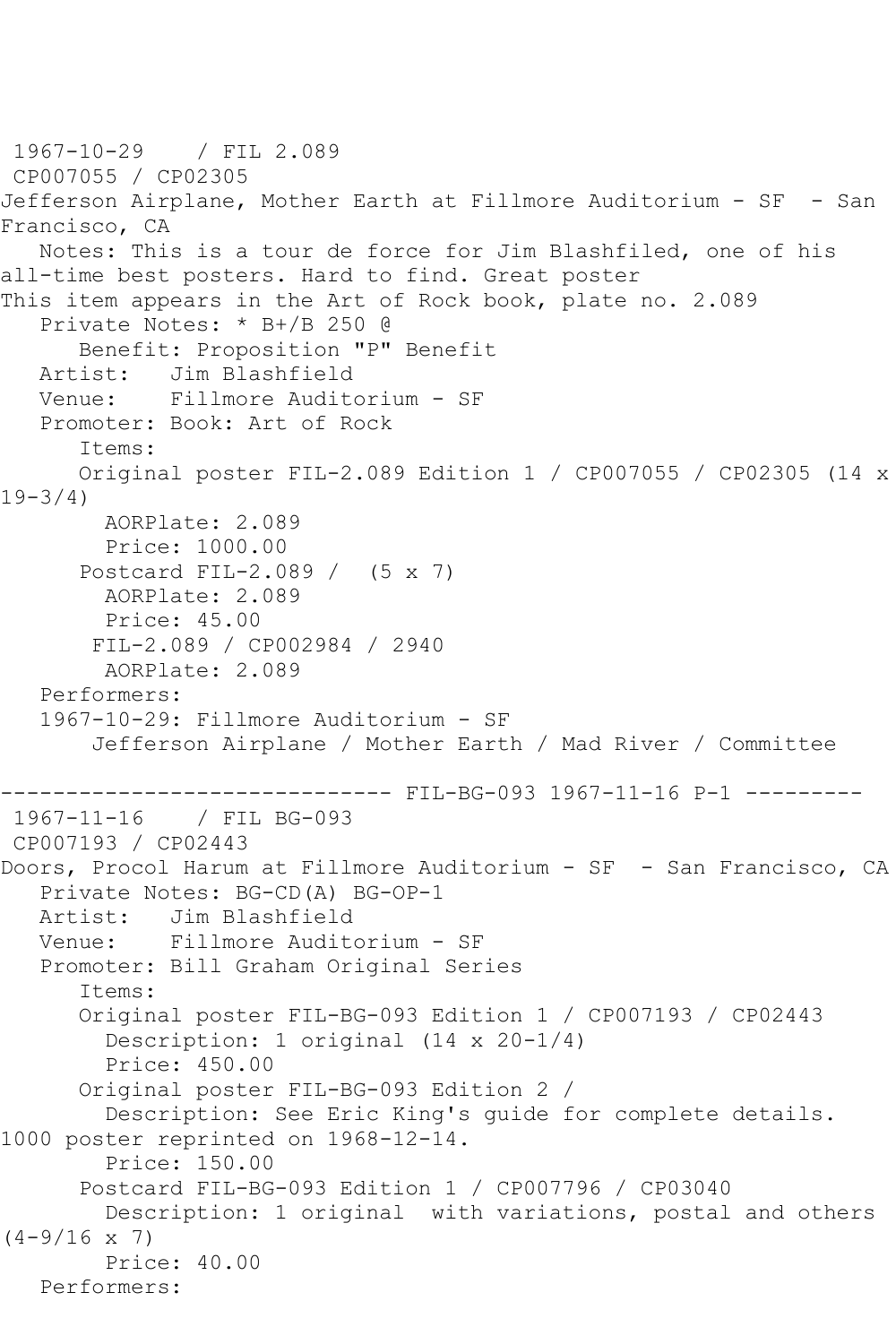1967-11-16: Fillmore Auditorium - SF Doors / Procol Harum 1967-11-17 67-11-18: Winterland Doors / Procol Harum / MT. Rushmore ------------------------------ SPR 1969-07-04 P-1 --------- 1969-07-04 / SPR CP009761 / CS04856 Sons of Champlin, Portland Zoo at Springer's Ballroom - Portland, OR Artist: Jim Blashfield Venue: Springer's Ballroom Items: Original poster SPR Edition 1 / CP009761 / CS04856 SPR / CP018856 / XA19690718 SPR / CP018857 / XA19690718A Performers: 1969-07-04: Springer's Ballroom Sons of Champlin / Portland Zoo / Total Eclipse ------------------------------ SPR-200 1969-07-18 P-1 --------- 1969-07-18 / SPR 200 CP006147 / CP01396 Youngbloods, Portland Zoo at Springer's Ballroom - Portland, OR Private Notes: \* B 100 , B and C 3-copies @ Artist: Jim Blashfield Venue: Springer's Ballroom Items: Original poster SPR-200 Edition 1 / CP006147 / CP01396 Description: 1 original (14-1/2 x 21) Performers: 1969-07-18: Springer's Ballroom Youngbloods / Portland Zoo / River / Ron Bruce ------- SPR-4.136 1970-01-16 P-1 ---------1970-01-16 / SPR 4.136 CP018870 / XA19700116 Grateful Dead, River at Springer's Ballroom - Portland, OR Notes: This item appears in the Art of Rock book, plate no. 4.136 Artist: Jim Blashfield Venue: Springer's Ballroom Promoter: Book: Art of Rock Items: Original poster SPR-4.136 Edition 1 / CP018870 / XA19700116  $(14-1/4 \times 22-1/2)$  AORPlate: 4.136 Price: 400.00